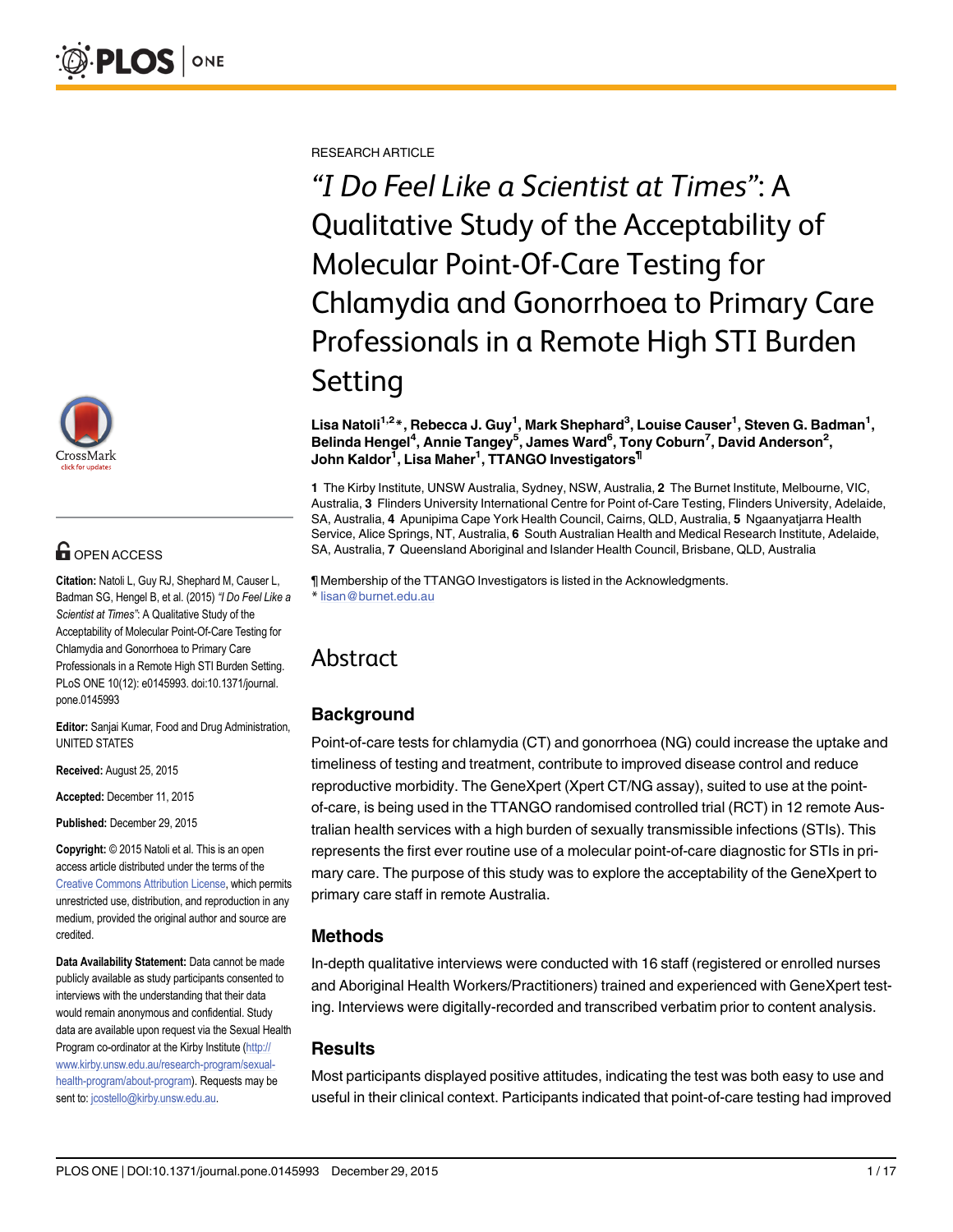<span id="page-1-0"></span>

Funding: TTANGO is funded by a National Health and Medical Research Council (NHMRC) Project Grant #109902. The Kirby Institute receives funding from the Australian Government Department of Health and Ageing. The funders had no role in study design, data collection and analysis, decision to publish, or preparation of the manuscript.

Competing Interests: The authors have the following interests: Cepheid has provided GeneXpert machines on loan for the duration of TTANGO. There are no patents, products in development or marketed products to declare. This does not alter the authors' adherence to all the PLOS ONE policies on sharing data and materials.

management of STIs, resulting in more timely and targeted treatment, earlier commencement of partner notification, and reduced follow up efforts associated with client recall. Staff expressed confidence in point-of-care test results and treating patients on this basis, and reported greater job satisfaction. While point-of-care testing did not negatively impact on client flow, several found the manual documentation processes time consuming, suggesting that improved electronic connectivity and test result transfer between the GeneXpert and patient management systems could overcome this. Managing positive test results in a shorter time frame was challenging for some but most found it satisfying to complete episodes of care more quickly.

### **Conclusions**

In the context of a RCT, health professionals working in remote primary care in Australia found the GeneXpert highly acceptable. These findings have implications for use in other primary care settings around the world.

## **Background**

Point-of-care programs for sexually transmissible infections (STIs) have focused mainly on HIV and syphilis, due to funding priorities, and also the lack of accurate tests available for other STIs such as Chlamydia trachomatis (CT) and Neisseria gonorrhoeae (NG) which are easily curable with single-dose antibiotics. However with the recent availability of the first rapid, accurate, molecular diagnostic system (GeneXpert CT/NG assay) there is wider scope for the use of CT and NG point-of-care tests.[\[1,2\]](#page-14-0) The GeneXpert system is also portable, in the sense that it can be packed and moved in a suitable case on wheels by one person, which adds to its utility.

The GeneXpert CT/NG assay is being utilised in the TTANGO (Test, Treat, ANd GO) trial. [\[3](#page-14-0)] TTANGO is a cross-over cluster randomised controlled trial underway in 12 remote Australian primary health care services in communities with a predominantly Aboriginal and Torres Strait Islander (hereafter referred to as Aboriginal) population. To our knowledge the trial represents the first use of a point-of-care molecular diagnostic test for STIs in a primary health care setting anywhere in the world.[[3](#page-14-0)] GeneXpert platforms have been used for other infectious diseases, such as tuberculosis, but largely in laboratory settings.[\[4](#page-14-0)]

Provision of accurate testing and timely treatment through primary care services is a key STI control and prevention strategy. Point-of-care tests for CT and NG have the potential to increase the uptake and timeliness of testing and treatment and reduce the average duration of infectiousness,[\[5](#page-14-0)] thereby contributing to improved STI control in remote Australia and similar settings elsewhere. As utilisation of these new molecular point-of-care tests for CT/NG is a substantial change to clinical practice in these remote areas, and generally across the world, the TTANGO trial included comprehensive evaluation of the clinical, operational and cost-effectiveness of CT/NG point-of-care testing as well as its acceptability to health care staff and patients.

It is well established that the integration of point-of-care testing into STI clinical services in remote settings and elsewhere is not straightforward,  $[6]$  $[6]$  and that the mere availability of a point-of-care test does not ensure uptake by service providers or end users.[\[7,8\]](#page-14-0) Acceptability of point-of-care testing to health care workers is necessary to support the introduction and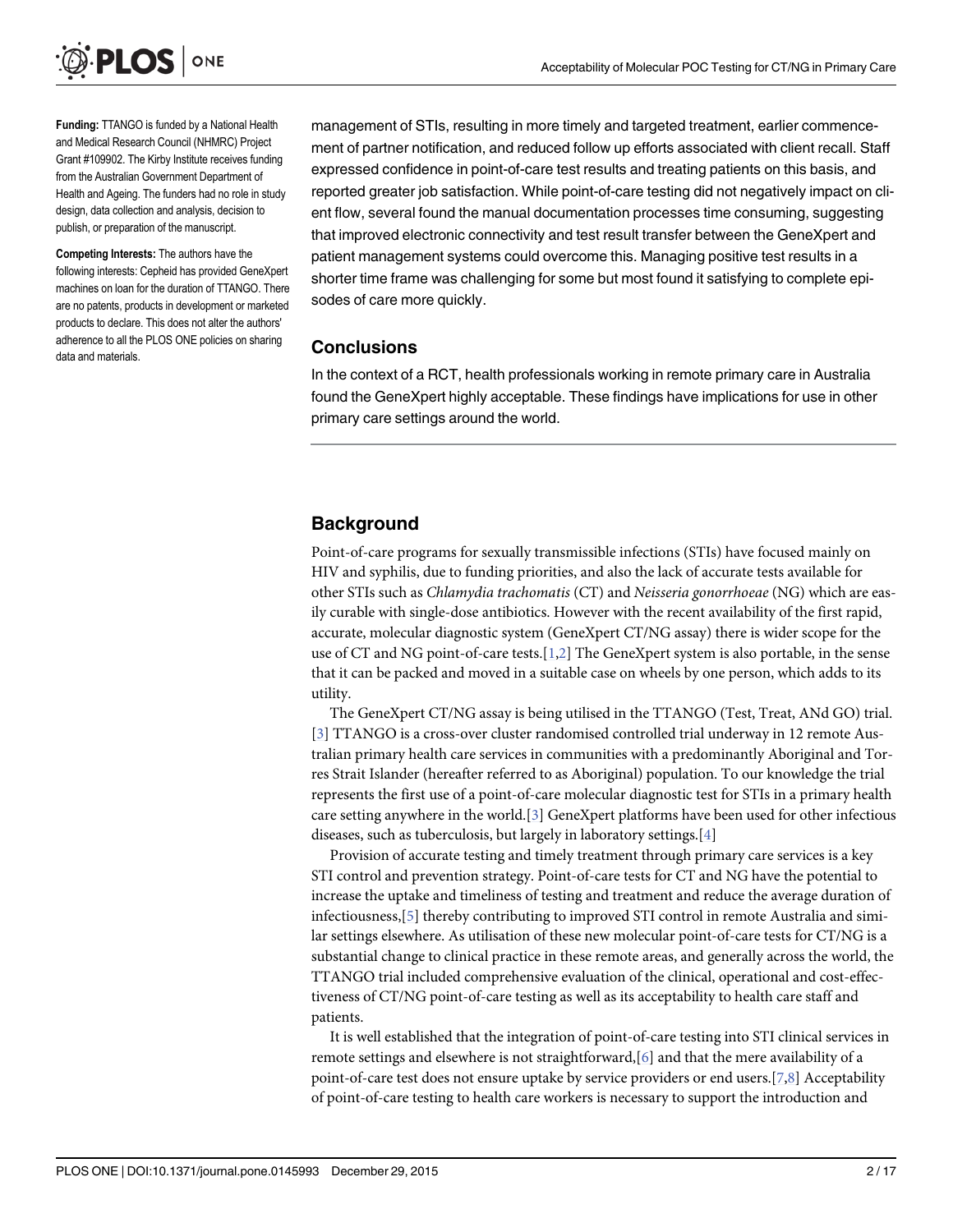<span id="page-2-0"></span>sustainability of point-of-care testing, yet there has been a relative scarcity of qualitative research in this area.[[9](#page-14-0)]

Acceptability of point-of-care test utilisation by health professionals is influenced by factors including: ease of use, in particular the number of manual steps involved and whether these are timed; reading and interpretation of results, especially if there is an element of subjectivity; specimen collection procedures and how complex or invasive they are; performance characteristics of the test (high sensitivity and specificity) and confidence in this; the extent to which point-of-care testing interrupts clinic workflow; and, the time taken to produce a result.[[10](#page-15-0)– [15\]](#page-15-0) In the context of the TTANGO trial, we report on the acceptability of the GeneXpert CT/ NG to primary health care staff working in remote Australian health services.

### Methods

#### Ethics, consent and permissions

Ethical approval for the study was received from the West Australian Aboriginal Health Information and Ethics Committee, the West Australian Community Health Board Research Ethics Committee, the Townsville and Cairns Health Service District Human Research Ethics Committees and, the Aboriginal Health Research Ethics Committee of South Australia. Written informed consent was obtained from all participants. The trial is registered with the Australian and New Zealand Clinical Trials Registry (ACTRN12613000808741).

### **Setting**

Health care in remote Aboriginal communities is mainly provided through primary health care services, which are staffed by nurses and Aboriginal Health Workers/Practitioners mainly, with most having 'fly in' and 'fly out' Medical Officer support. In many remote communities in Australia, CT positivity and NG positivity are both around 20%.[\[16](#page-15-0)] Health services in these communities follow guidelines which recommend presumptive treatment in patients with STI symptoms or for patients living in communities with high rates of STIs and considered at high risk.[\[17](#page-15-0)–[19\]](#page-15-0) Patients who are asymptomatic for CT and NG (about 80% of those infected)[[20\]](#page-15-0) are treated on the basis of a laboratory test conducted at urban laboratories. Large distances to these laboratories and difficulties recalling patients  $[21-26]$  $[21-26]$  $[21-26]$  $[21-26]$  may result in one in six patients with an STI not being treated and delays in treatment of three weeks on average.[[27](#page-15-0)]

### The TTANGO trial

TTANGO is a cross-over cluster randomised trial nearing completion in 12 Aboriginal community controlled health services in remote communities, mostly in Western Australia. TTANGO is measuring the impact of STI point-of-care testing on time to treatment and repeat infections, as well as its acceptability to clinicians and their patients. Participating health services were randomly assigned to either point-of-care or routine laboratory testing for CT and NG for one year before crossing to the opposite modality for another year. Nurses and Aboriginal Health Practitioners/Workers received on-site theory and hands on training of 2–3 hours duration, covering STI epidemiology, clinical management, and use of the GeneXpert and quality management practices. TTANGO Coordinators provided ongoing support via telephone, email and remote login access, with periodic visits (five over two years) offering face to face support and the opportunity to discuss STI testing data as a means of continuous quality improvement.[[3\]](#page-14-0)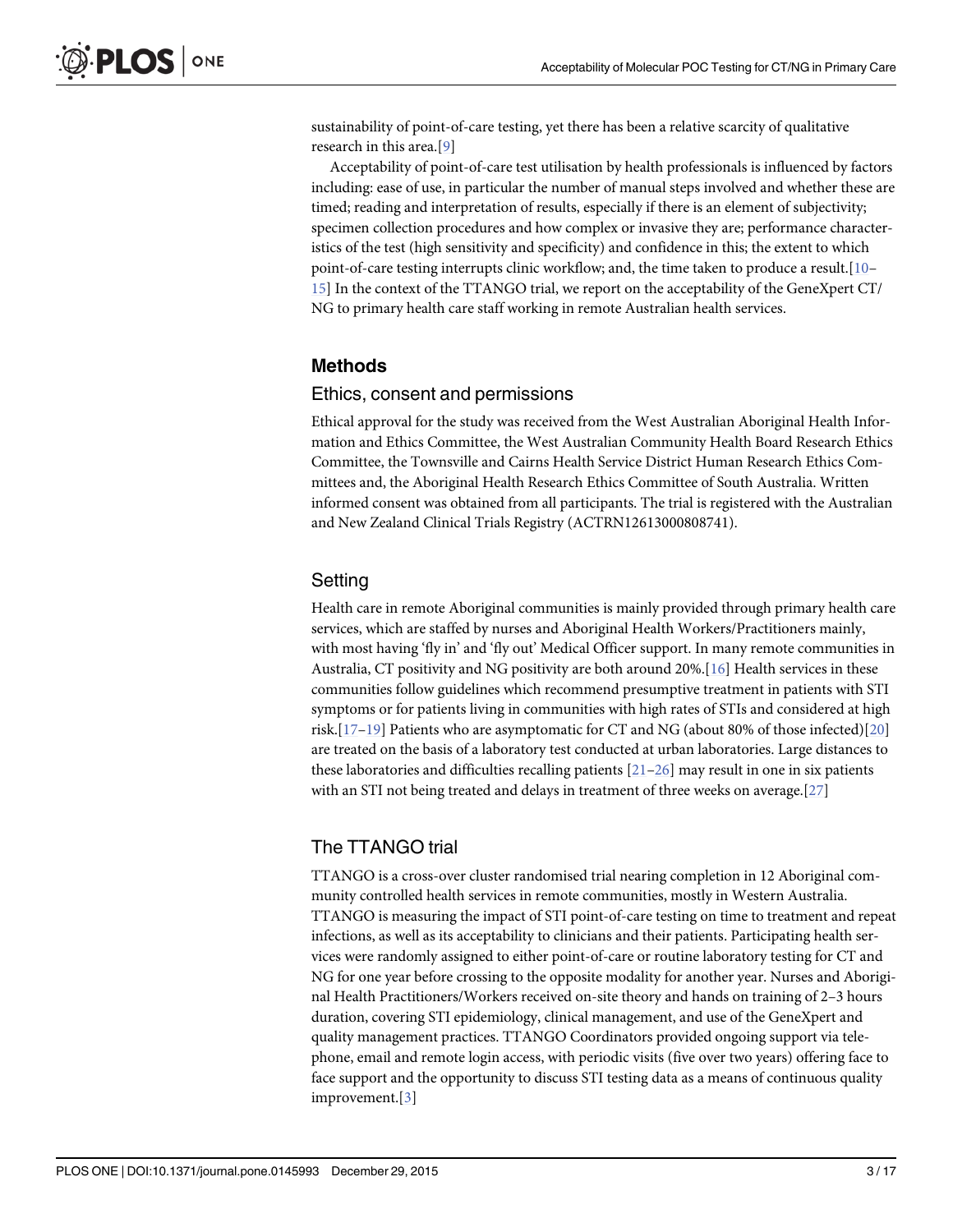## <span id="page-3-0"></span>Sampling and participants

Interviews were open to all staff in participating health services that were trained and had approximately one year's experience with GeneXpert testing. However, participation was influenced by clinic workload and other commitments on the day of data collection, and by the flyin-fly-out nature of staffing (some staff were on leave at the time of data collection). Staff willing but unable to take part in a face to face interview were invited to participate in a telephone interview (resulting in three telephone interviews and 13 face to face). Recruitment of interview participants continued until the data were saturated and no new themes emerged.[[28](#page-15-0)]

### **Interviews**

An interview guide was developed to explore staff experiences using the GeneXpert point-ofcare test. Informed by a review of the literature, the guide included questions about a range of factors recognised to influence acceptability of point-of-care testing. The guide covered: the extent of participants' involvement with GeneXpert testing; views on specimen collection, preparation, the testing process and accuracy of the test; the impact of point-of-care testing on traditional STI management practices and client flow; any particular 'likes' and 'dislikes' about the point-of-care device or the process/procedure; and associated attitudes about point-of-care testing. In addition, participants were asked if they could share any positive or negative anecdotes about testing patients. Interviews were conducted by the first author (who was also the project coordinator) and took 30–45 minutes.

## Data management and analysis

Interviews were digitally-recorded and transcribed verbatim. Transcripts were checked for accuracy against the recordings and to ensure familiarisation prior to analysis. Transcripts were uploaded into QSR Nvivo (Version 10), a qualitative data management and analysis program (QRS International PTY Ltd, Melbourne, Australia). Each transcript was systematically coded by the first author, who performed content analysis to examine frequencies of recurring codes and allocate salient themes.[[29\]](#page-15-0)

## **Results**

## **Participants**

A total of 16 participants were interviewed. The majority of participants were registered or enrolled nurses (75%), 56% were female, 37% identified as Aboriginal and the average age was 44 years (range 28–59 years). Most had performed  $\leq$  50 GeneXpert tests. ([Table 1\)](#page-4-0)

## Overview of themes

The data revealed a number of themes influencing the acceptability of the GeneXpert test including 'Attitudes', 'Usefulness/utility', 'Ease of use' and 'Mediating factors: barriers and enablers' ([Fig 1](#page-5-0)).

Adapted with permission. Original Copyright 1989 INFORMS. Fred D. Davis, Richard P. Bagozzi, Paul R. Warshaw (1989) User Acceptance of Computer Technology: A Comparison of Two Theoretical Models. Management Science 35(8):982–1003, the Institute for Operations Research and the Management Sciences, 5521 Research Park Drive, Suite 200, Catonsville, Maryland 21228, USA.

Presenting the findings in this way represents an adaptation of the Technology Acceptance Model (TAM), which has previously been used to conceptualise technology acceptance. The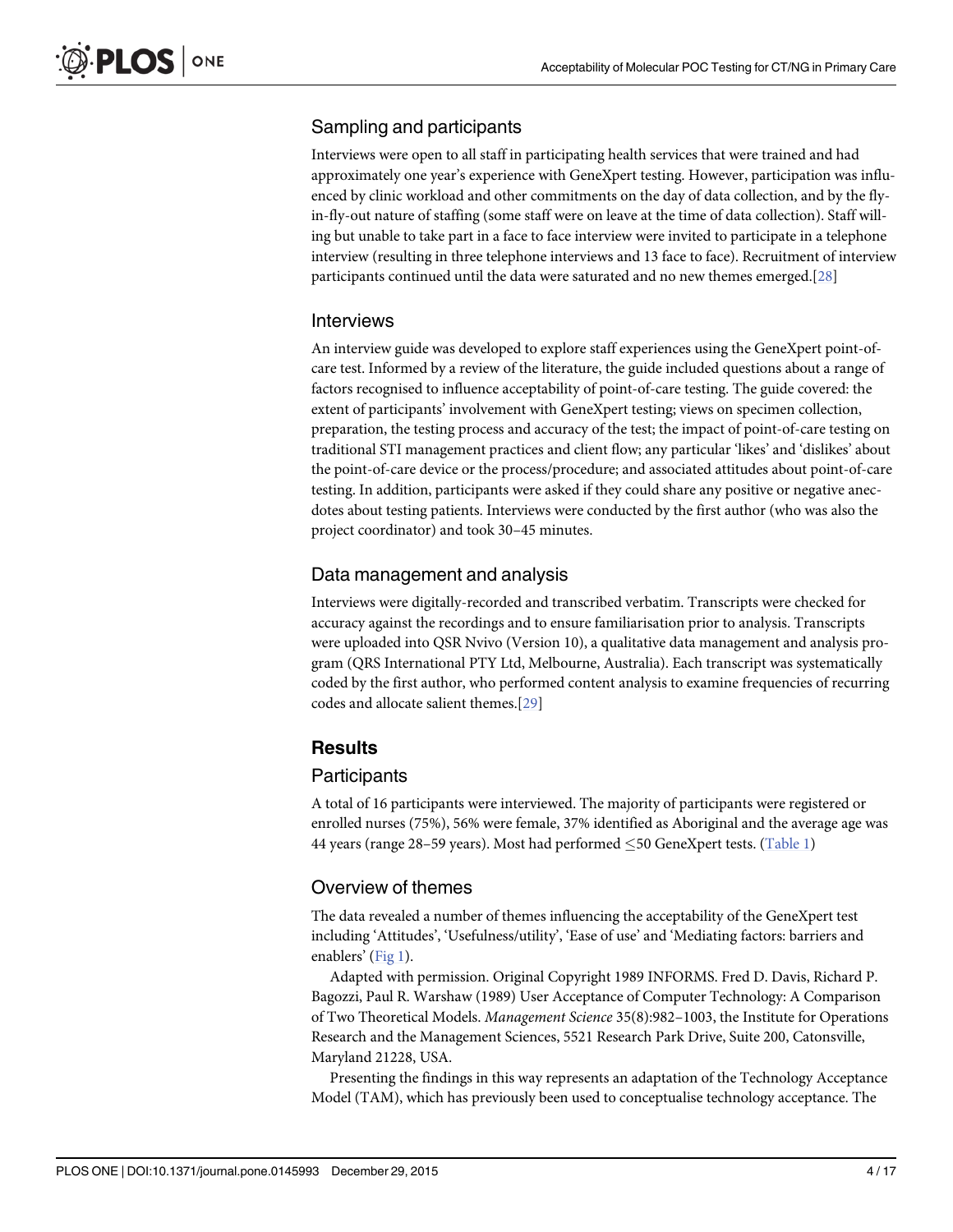<span id="page-4-0"></span>model evolved from the information technology sector, but has also been applied in the area of health care.<sup>[[30](#page-16-0)–[32](#page-16-0)]</sup>

#### **Attitudes**

Staff empowerment. Having access to a point-of-care device empowered staff, as they felt they were responsible for new technology which could improve the health of people in the community. This was particularly true for Aboriginal Health Practitioners/Workers.

Getting my hands on that and knowing how to use that machine... I felt responsible yeah, made me feel a ... part of it more ... Like I'm not just a Aboriginal Health Worker, I was ... helping and benefiting their health ... [I]t's exciting, and that's what I tell a lot of the clients you know ... I do feel like a scientist at times yeah ... Makes you feel smart! (Participant #9).

Job satisfaction. Given the delays associated with receiving results from laboratories in remote communities, and the challenges in locating clients for treatment when positive results are returned, participants commonly reported high levels of satisfaction with being able to test and treat on the same day.

It most definitely had a big impact on my job ... just the efficiency of testing someone there and then, treating them there and then  $\dots$  just cuts the [work] down a hell of a lot (Participant #8).

| <b>Participant variable</b>                                         | $n$ (%)     |
|---------------------------------------------------------------------|-------------|
| Australian jurisdiction where employed                              |             |
| Queensland                                                          | 2(12.5%)    |
| Western Australia                                                   | 11 (68.7%)  |
| South Australia                                                     | 3(18.8%)    |
| <b>Professional category</b>                                        |             |
| Registered or enrolled nurse                                        | 12 (75.0%)  |
| Aboriginal health worker/practitioner                               | $4(25.0\%)$ |
| Age range (years)                                                   |             |
| $26 - 35$                                                           | 3(18.8%)    |
| $36 - 45$                                                           | 6(37.5%)    |
| $46+$                                                               | 7(43.8%)    |
| <b>Sex</b>                                                          |             |
| Male                                                                | 7 (43.8%)   |
| Female                                                              | 9(56.2%)    |
| Aboriginal or Torres Strait Islander                                |             |
| Yes                                                                 | 6(37.5%)    |
| <b>No</b>                                                           | 10 (62.5%)  |
| Duration working in remote sector (years)                           |             |
| $1 - 5$                                                             | 7 (43.8%)   |
| $6 - 10$                                                            | 2(12.5%)    |
| >10                                                                 | 7 (43.8%)   |
| Approximate number of GeneXpert tests performed since trial started |             |
| $50$                                                                | 10 (62.5%)  |
| >50                                                                 | 6(37.5%)    |
|                                                                     |             |

#### [Table 1.](#page-3-0) Participant characteristics.

doi:10.1371/journal.pone.0145993.t001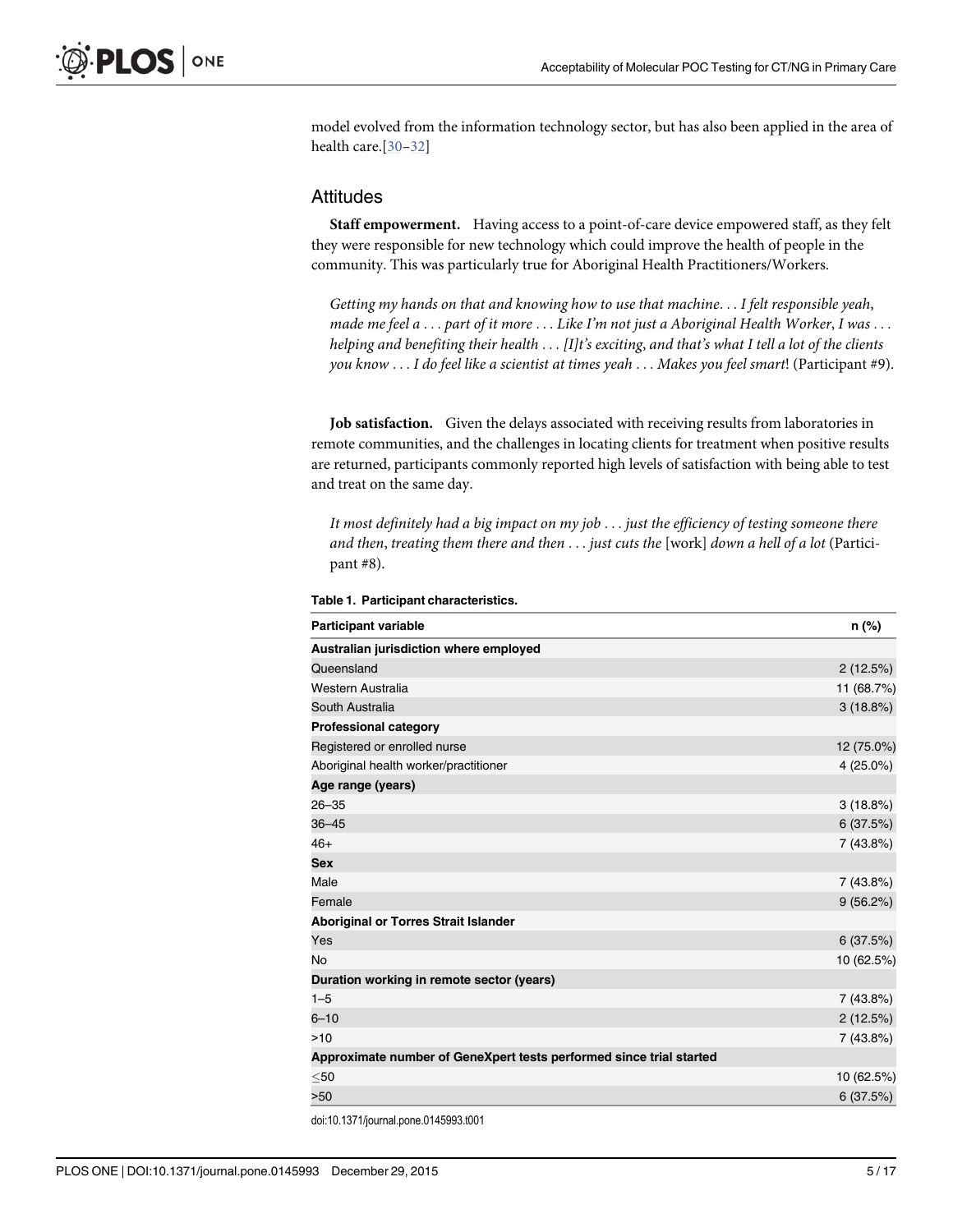<span id="page-5-0"></span>



[Fig 1. I](#page-3-0)nfluences on acceptability of Xpert CT/NG to operators in remote health services.

doi:10.1371/journal.pone.0145993.g001

Several also reported satisfaction from being able to alleviate client suffering and take a more proactive role in preventing transmission through prompt identification and treatment of existing cases.

[W]e can interrupt that transmission of a positive case much more quickly  $\dots$  [I]n the past we had to wait three or four days and that person . . . can . . . see three or four other people within that three or four days before the test comes back (Participant #8).

Increased awareness of STIs. Approximately half of the participants commented that the presence of the point-of-care device led to heightened awareness of STIs and testing, but were unsure if this would be sustained.

It's definitely made me think about STIs more. And because it's been here for a year now, I've got more into the routine of doing a bit more of that, so I'll probably still be doing more, but I think it will drop off—probably the amount of tests we're doing overall anyway (Participant #6).

Some participants felt that having the GeneXpert in place also raised awareness of STIs among community members. However views about this were mixed.

There's other people that have brought ... their cousins ... in because they've heard of the machine... and we still explain to them, you know, give them the whole education on the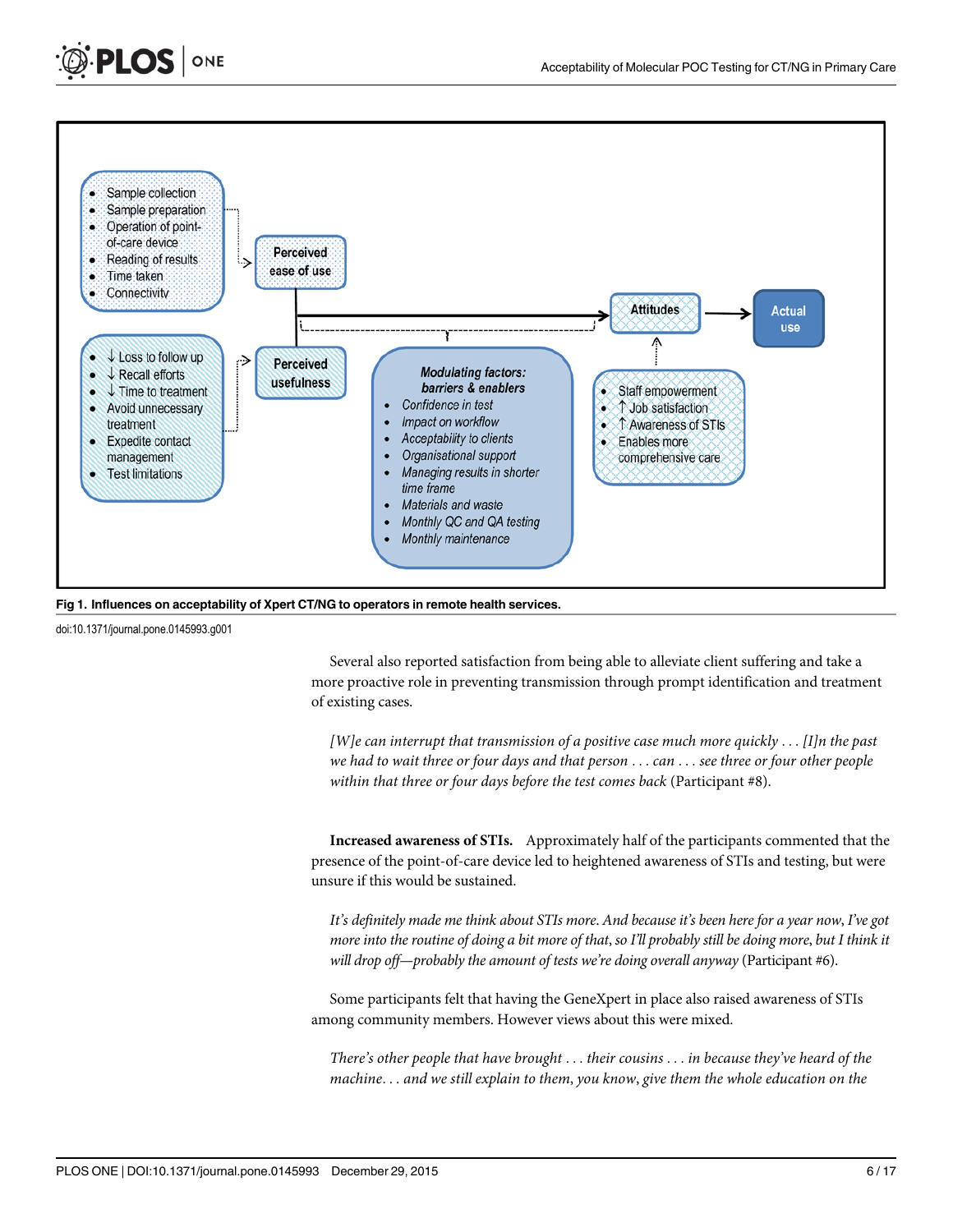condoms and everything ... not to go crazy just because we've got a machine that can pick it up in 90 minutes for ya [laughing] (Participant #7).

[E]ven though we've said just about every time that 'we can test you on this machine and it will only take an hour and a half', I don't know if it's actually got out there in the community. Because sexual health is already taboo ... The machine isn't known in the community, because people just don't talk about this stuff (Participant #1).

Enables more comprehensive care. Some staff commented on how the point-of-care test approach (and the 90 minute wait for results) created the space for broader health education and also gave an opportunity to invite clients to take part in a complete adult health check [an Australian government initiative that targets Aboriginal people, 15–54 years, to facilitate early detection, diagnosis and management of common, treatable conditions].

[W]e had that 90 minutes to keep them around, so you'd use that opportunity to not just talk about sexual health but all kinds of health issues (Participant #5).

I can say ... 'You need an STI check, you want that today, it's going to take an hour and a half for the result, you know what? ... why don't we knock out this '715' ... health check?' And it gives that opportunity, and honestly like 70% of the time people will say 'Oh well I'm gonna wait so let's do that'  $\dots$  and this gives us the opportunity to ask (Participant #1).

### Perceived usefulness

Reducing loss to follow up. Many of the participants spoke of the significant population mobility in remote communities, and how delays associated with traditional laboratory testing meant that clients with positive results could not always be located for treatment. Participants felt that the point-of-care approach overcame this challenge.

[I]f you can test and treat on the same day  $\dots$  it's so much easier, cos [because] the population is so mobile ... and between ... football and funerals ... and then there's just the general moving between communities because of family. And you know people go off to shopping in Alice [Springs] or wherever, so generally if they're in town on the day that you test they're gonna be in town to treat them that day, but by the next day not necessarily (Participant #12).

Reducing recall efforts. Delays in result turn-around associated with routine laboratory testing mean that clients with positive results need to be recalled to the clinic for treatment. Recall processes vary but are inevitably time consuming. Point-of-care testing virtually eliminates the need for client recall associated with routine laboratory testing, where clients are followed up days/weeks after specimen collection when laboratory results become available.

It's so hard and so time consuming to chase someone up that wants to be found, let alone doesn't want to be found  $\dots$  [Y]ou need to go and pick them up  $\dots$  bring them in  $\dots$  bring them back home...[T]he amount of work and time that goes into picking up and bringing a patient in to [name of service removed] is extraordinary ... So to have ... a patient being treated in an hour and a half, cuts out 1000's and 1000's of dollars, I'm not kidding you, of manpower (Participant #1).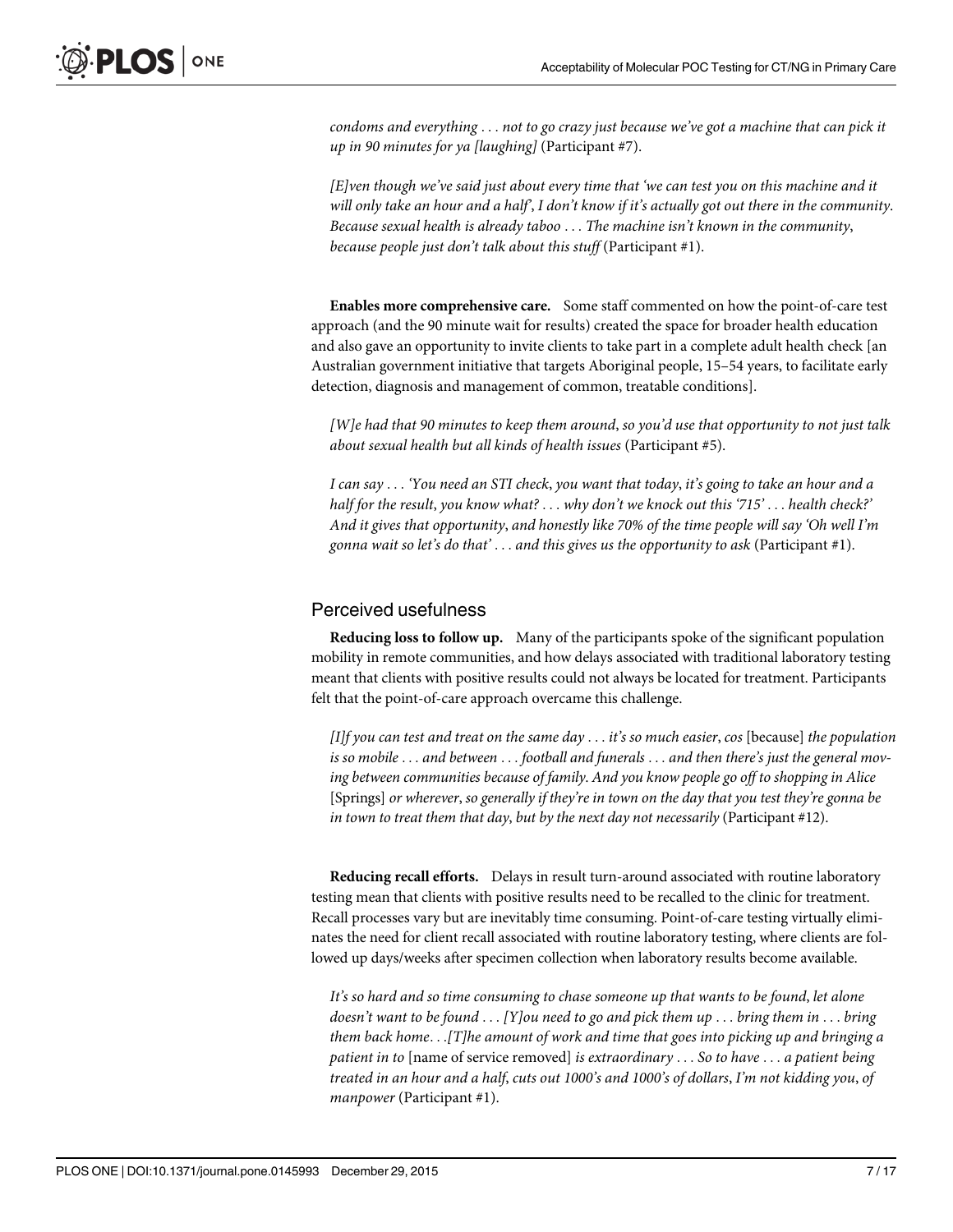Reducing time to treatment. For many participants, one of the overriding advantages of point-of-care testing was reducing the time between specimen collection and treatment provision. This was seen as particularly important in the context of high client mobility in many remote communities.

[T]he woman was just about to jump in a car to go a funeral in another community, and she said 'Yep, I'll come with you straight away'  $\dots$  we went to the clinic, I treated her, we had a chat, I didn't even have a chance to take the bloods because they were knocking on the door ready to go to the funeral. Now had we not had that turn around in result, that woman would have been gone from our community for perhaps up to a week ... until she got back to us she wouldn't have got treated (Participant #12).

Several participants highlighted the additional benefit of reducing the time to treatment for pregnant women, whose pregnancies might otherwise be at risk of the complications of STIs.

Avoiding unnecessary treatment. One participant shared the story of a symptomatic client where the clinician chose to deviate from recommended guidelines and wait for the pointof-care result rather than treat on the basis of symptoms. The point-of-care result was negative, and subsequently the client was treated for a urinary tract infection rather than an STI.

I had a lady that came who was concerned that she had an STI and tested her and came back negative and so we treated her for a urine infection rather than a STI which is really good (Participant #10).

Expediting contact tracing. Some participants commented that the point-of-care approach enabled the partner notification process to commence more quickly.

[A] guy came in and he got the test ... tested positive, that was sort of in the morning, by the afternoon we had that same client's partner back in the clinic here ... we had them both treated (Participant #8).

Test limitations. Some of the participants commented it was disappointing that POC testing for trichomonas was not available, as it is highly prevalent in many remote communities. Several also noted that routine reference laboratory test reports often include antibiotic sensitivities, and that this information is not available via the point-of-care device (at this time) and would not be available if samples were no longer sent to the laboratory.

[I]t would also be good if it had trich [trichomonas]  $\dots$  that's another thing, it doesn't determine whether its amoxicillin resistant or not (Participant #14).

#### Perceived ease of use

Sample collection. Respondents liked the fact that the point-of-care device could process both urine and swab specimens (the specimen type collected varied by site according to local guidelines). One participant (from a health service where urine rather than swab specimens are routinely collected from women) indicated that clients found the collection process less invasive and more acceptable than that associated with swabs.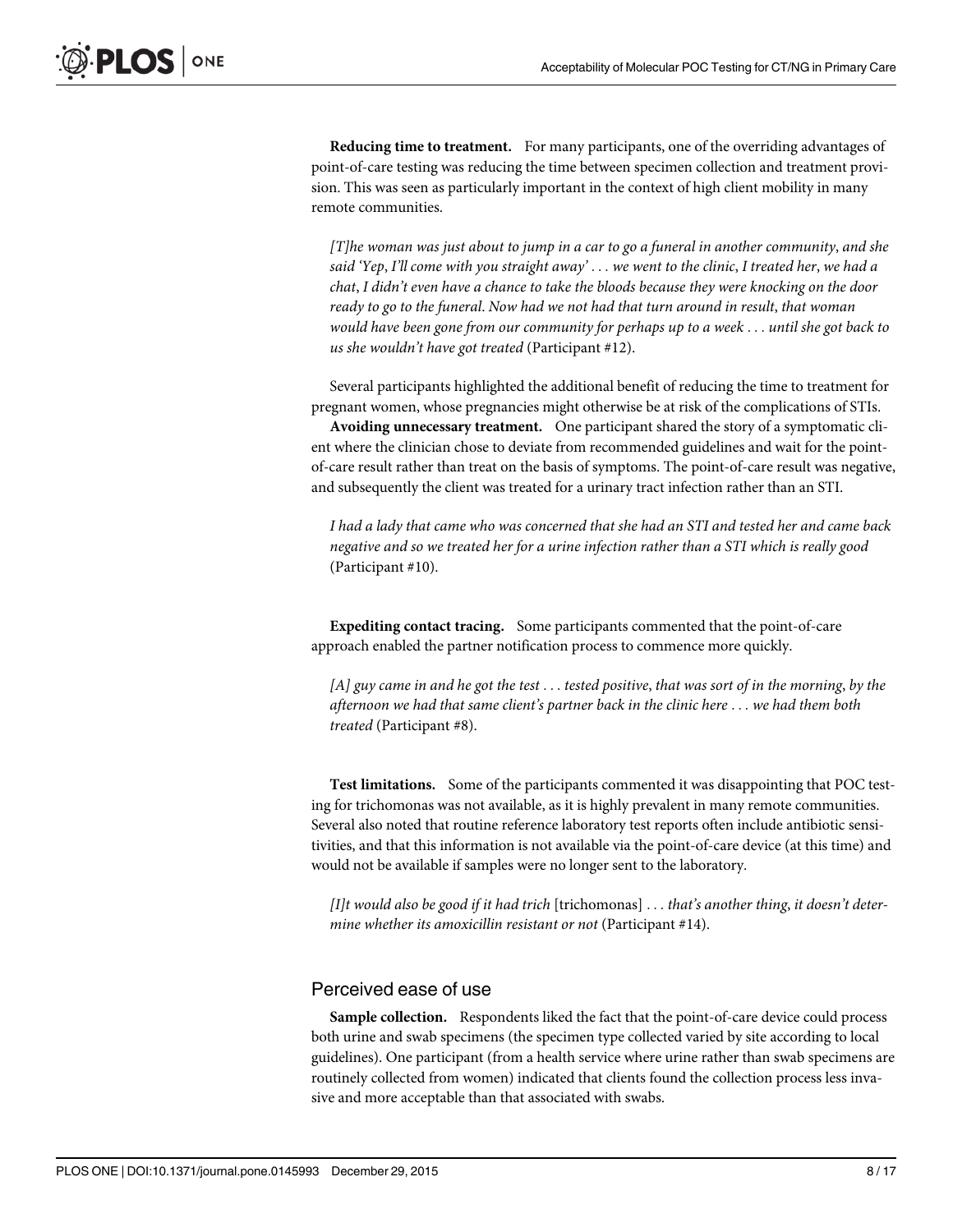I just found the urine was less invasive, people were more compliant, people were more willing to do a urine specimen than do a swab ... so I just used the urine (Participant #5).

Sample preparation. Many participants reported that it was easier to prepare a urine sample than a swab sample, although this tended to change over time with increasing experience.

Perhaps the urines were easier, a little less fiddly maybe, but I did so many swabs that it didn't make any difference to me ... It was easy, I think it took a few goes to get it correct, but then it was like you just 'had it' (Participant #12).

Participants had mixed views on using the disposable pipette, which was central to sample preparation. Some found it intuitive, but those who didn't commonly modified practice to use a 1mL syringe rather that the pipette provided with the test kit.

It didn't bother me- we're pipette people anyway. We have to use pipettes for βHCGs, I use sterile pipettes when I do a UA [urinalysis] so it made no diff [difference] to me (Participant #15).

I didn't use the pipette, I found it difficult, so I just used the 1mL syringe which I found easier to hold, easier to draw it up and more accurate (Participant #5).

A few participants commented that operators need to be very disciplined with aseptic technique during the sample preparation process, and that this could be time consuming.

Operation of point-of-care device. Most participants found the GeneXpert easy to use and reliable.

I'm not the most computer literate  $[$ laughing $] \dots$  There were only a couple of screens you had to go to, the machine opened every time, you know 'start the test', look for the result- bang. It was simple, I don't think you could make it much more simple, very user friendly (Participant #12).

However, several reported challenges in initially understanding which information was required to be entered in each field on the 'start a test' template on the computer- in particular the sample ID field. Some found the data entry process time consuming and suggested that this would be greatly simplified if the machine was linked to the patient management system and these data fields could self-populate.

Yeah, I wasn't very happy with that, I found that quite difficult sometimes, and the confusion with, it had [a] UR number and then another number... I just felt it was 'busy' or confusing sometimes, I'm not a great computer person (Participant #15).

[T]he identification of the patient and the rest of the data that you're supposed to  $[$ enter $]$ –it's more convenient if it's in the computer already (Participant #11).

Several commented about the noise (beep and whirr) of the machine; this was raised more often by staff whose office space was co-located in a clinic/procedure room. Others also expressed frustration with the need to upgrade software periodically- which happened in the early stages of the CT/NG assay release.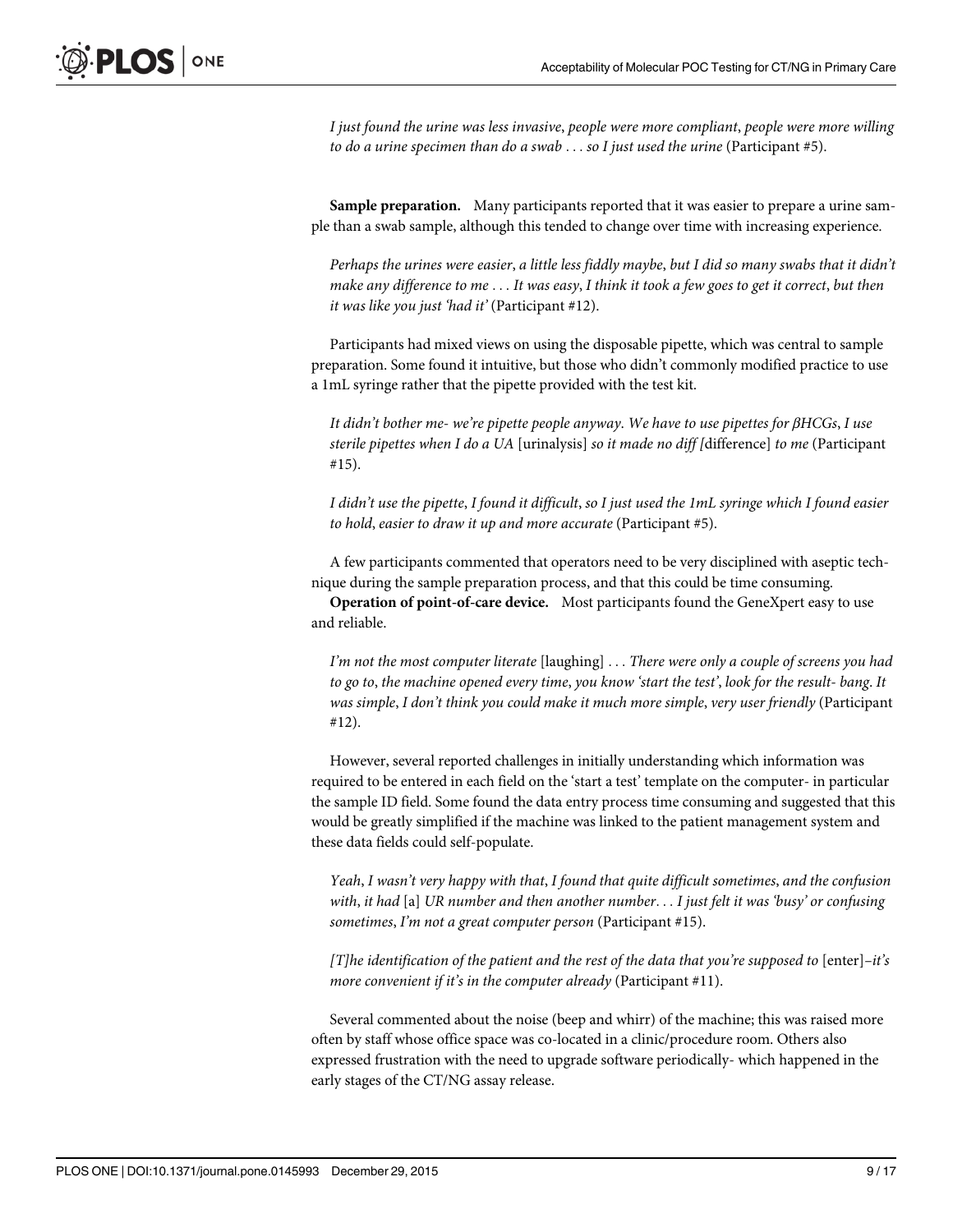Reading results. Participants liked the fact that there was no element of subjectivity in interpreting test results, which are displayed as either 'detected' or 'not detected' and with result text highlighted in corresponding red or green.

[It's] pretty clear. Seeing the green and the red light there (Participant #11).

Time taken. Most participants indicated that the time required to perform and generate a test result was acceptable, given the many benefits of testing at the point-of-care.

[I]t was a pretty simple process,  $\dots$  it was 'do the test, get the result,  $\dots$  make sure the paperwork's done and that', I mean honestly it was hardly any extra work ... it just depends on your point of view ... I thought it was an advantage to us and I didn't think it was much extra work (Participant #12).

Connectivity. Several participants commented that the process of documentation (transcribing test results from the GeneXpert into patient notes) was time consuming. This seemed to be exacerbated if the point-of-care device and the computer being used to access patient files were located in a different room.

#### Modulating factors: barriers and enablers

Confidence in test. Participants generally expressed high levels of confidence in point-ofcare test results and were happy to treat patients on this basis.

Yeah 100% confident, because even though we were doing the TTANGO test [trial], we still had to send our specimens to pathology and they were 100% spot on (Participant #3).

[T]he test results seemed to be pretty much completely accurate with what we got back from pathology... I was pretty confident ... I think there were only one or two discrepancies... but if there was a positive result for chlamydia or gono I felt that I could treat it quite easily (Participant #6).

However, a few participants expressed concern about the potential for false positive results, based on a perceived risk of cross contamination from surrounding surfaces and circulating dust during sample preparation.

[B]ecause of the sensitivity of it and the way you can cross contaminate the specimens very easily ... because there's a lot of dust in the clinics ... It's very easy to contaminate your specimens, if you're not diligent (Participant #14).

Confidence in the test appeared to be influenced by the frequency of experience with invalid results and perceived concerns (unfounded) related to the impact of power failures on the machine.

I was more confident in the urine results ... I had a lot more ... invalid results with the swabs, and I don't know why ... they watched my technique and there was nothing wrong with my technique (Participant #15).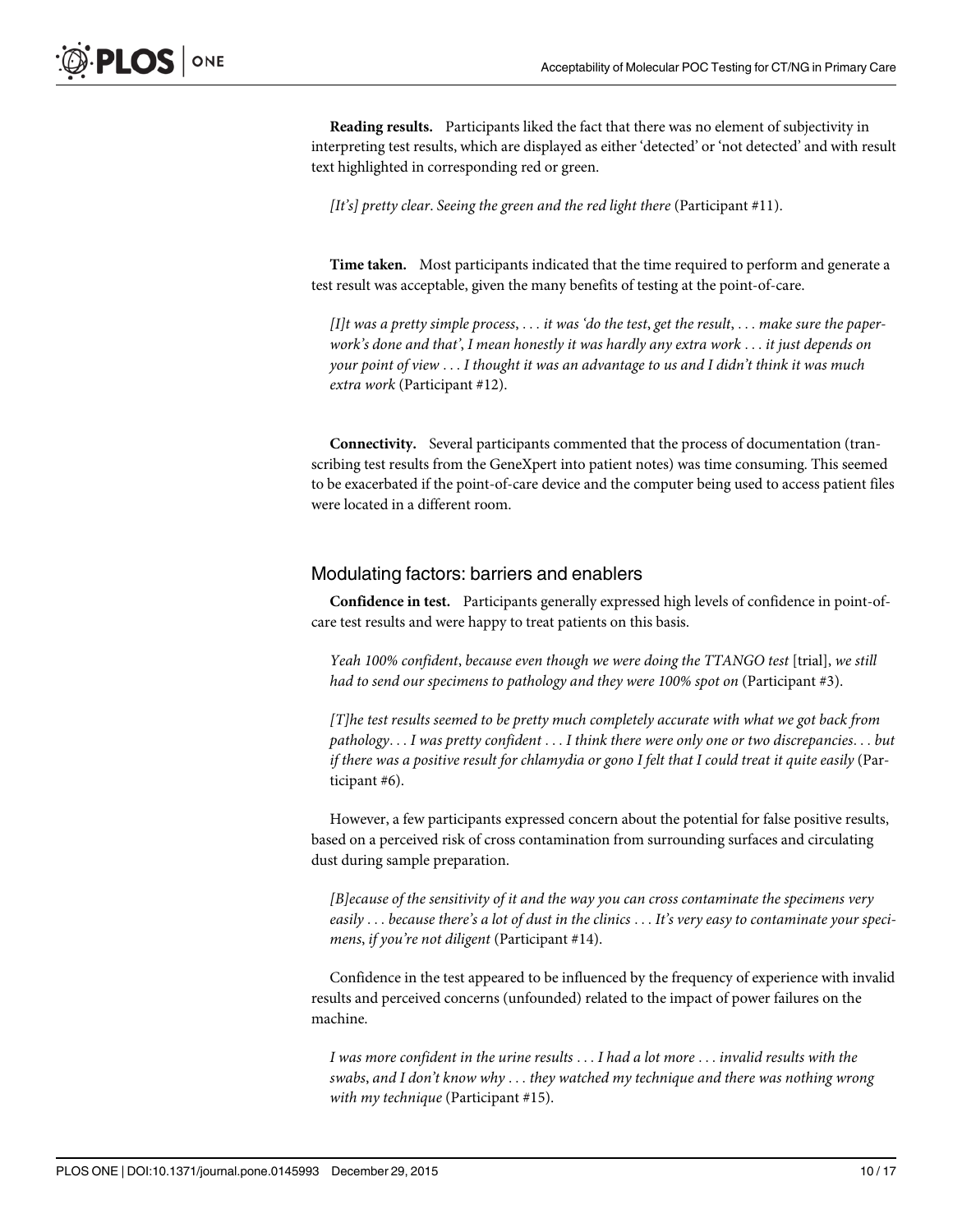[W]as the machine properly calibrated at all times ... and if there was any like power failures or anything like that in the time that we were using it... because we've had a lot of interruptions with power, through like power works in the area and plus storms and cyclones and switching the machines off ... making sure its re-programmed up properly (Participant #4).

Impact on workflow. At many health services, clients often left the clinic after the consultation while waiting for the results of the point-of-care test, with staff arranging to call them later in the day with results. At some health services clients were still in the clinic at the time results became available. Either way participants generally reported that the point-of-care testing was minimally disruptive. The exception to this was feedback from staff in very busy/ understaffed services, who felt that the point-of-care approach created 'another thing' to remember and track in an already busy environment.

Acceptability to clients. When reflecting on their clients' experience of point-of-care testing, more than half of the participants reported a high degree of acceptability. Participants thought that their clients were generally pleased to receive their test results more quickly.

[I]f it comes back negative then it's peace of mind for them, but if it comes back positive they know they're going to get treated straight away, I think either way it's a positive ... but from what I've seen people are really happy to get a faster result and get treated faster- or not, if it's a negative (Participant #3).

Organisational support. Organisational and management support of staff involved in point-of-care testing and STI work in general may have influenced acceptability for some participants.

I had a big break away from the machine because I had time away and I got moved around in positions ... and ... all of a sudden it was all behind. If someone's not driving it, um, tests slow down, people forget ... Someone should drive it in house... I mean someone who does STIs full time ... but unfortunately the STI coordinator here ... doesn't even have a day, one day any more to take care of  $STIs \dots That's$  not cool, you need someone (Participant #1).

Managing results in shorter time frame. Participants were asked whether they felt that managing STI test results in a shorter time frame was more challenging for them. Responses were mixed. Some commented that the immediacy of the result made the testing experience more confronting for them and their clients.

You get a test that's positive and usually it's the partner finding out that the other partner must be doing the sly on them because they've got an STI and they haven't been with anyone for years except for their partner  $\dots$  [W] ithin an hour and a half its [the result] very fresh  $\dots$ [I]t does start sooner which opens up a whole other field ... because when you've got a person sitting there and they find out they've got an STI, particularly if they're in a long term relationship ... sometimes I really worry about the next couple of days of you know the partner coming in [having been] beat up or, which happens a lot here (Participant #1).

Other participants felt that it made it easier to discuss the result with the client, at a time when the testing was fresh in their mind. Respondents also indicated that actioning results is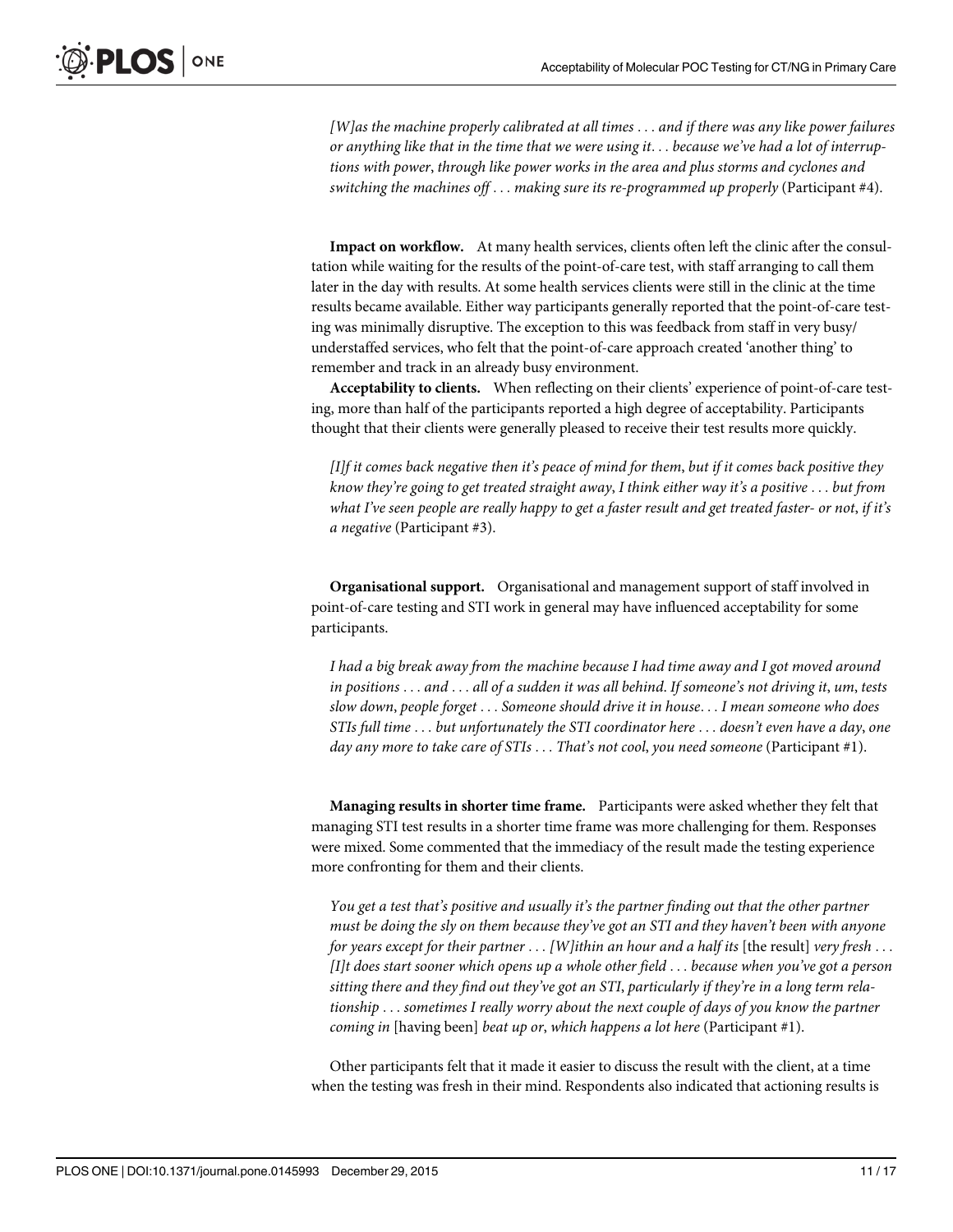simpler in a shorter time frame, as patients can often be found more easily, treatment can be provided and the episode of care completed on the day of testing.

Materials and waste. One participant, admittedly from a very small clinic, remarked about the space and storage (air conditioned) requirements for test kits.

[S]torage was a bit of an issue at the start ... because we had to figure out where they were going to be refrigerated and all that (Participant #13).

This same participant was worried about the environmental impact of testing, commenting on the numerous layers of packaging that surrounds the specimen collection kits. This participant also mentioned the yellow infectious waste bins that are required to enable safe disposal of used test cartridges (which must be destroyed in an enclosed incinerator). These bins then need to be trucked with other infectious waste to a suitable disposal facility.

Monthly quality control  $(QC)$  and quality assurance  $(QA)$  testing. The need for staff to perform quality control testing once per month and to test a panel of four external quality assurance swabs twice per year was seen by some as an important task to ensure the point-ofcare test was performing well, rather than a burden. However some admitted to forgetting to do QC testing every month.

That's always brilliant because it's good to know that the machine is actually working and giving like correct results ... Makes it feel like you know a little bit better ... that it is reading ok ...We probably could have done more, but ... you get side tracked (Participant #10).

Monthly maintenance. Very few participants commented on the small amount of monthly module maintenance (approximately 10 minutes of work). Where comment was made this did not appear to raise concern.

That was easy, that was fine, it doesn't take long, you just have to clean those rod things (Participant #6).

### **Discussion**

Our findings indicate a high level of acceptability of the GeneXpert CT/NG among health professionals working in remote primary care in Australia where there is a high burden of STIs and significant distances from laboratories.

Most staff displayed positive attitudes towards the point-of-care device, and indicated that it was both easy to use and useful in their clinical context. They indicated that point-of-care testing had improved STI management, resulting in more timely and more targeted treatment, earlier commencement of partner notification, and reduced follow up efforts associated with client recall. Staff expressed confidence in point-of-care test results and treating patients on this basis, and reported greater job satisfaction—feeling more in control of STI testing and patient health, particularly Aboriginal staff. While point-of-care testing did not negatively impact on client flow, several found the required manual documentation processes time consuming, and felt that improved connectivity and automatic transfer of results between the GeneXpert and the patient management system could facilitate better workflow. Managing positive test results in a shorter time frame was challenging for some but most participants found it more satisfying being able to complete the episode of care on the same day.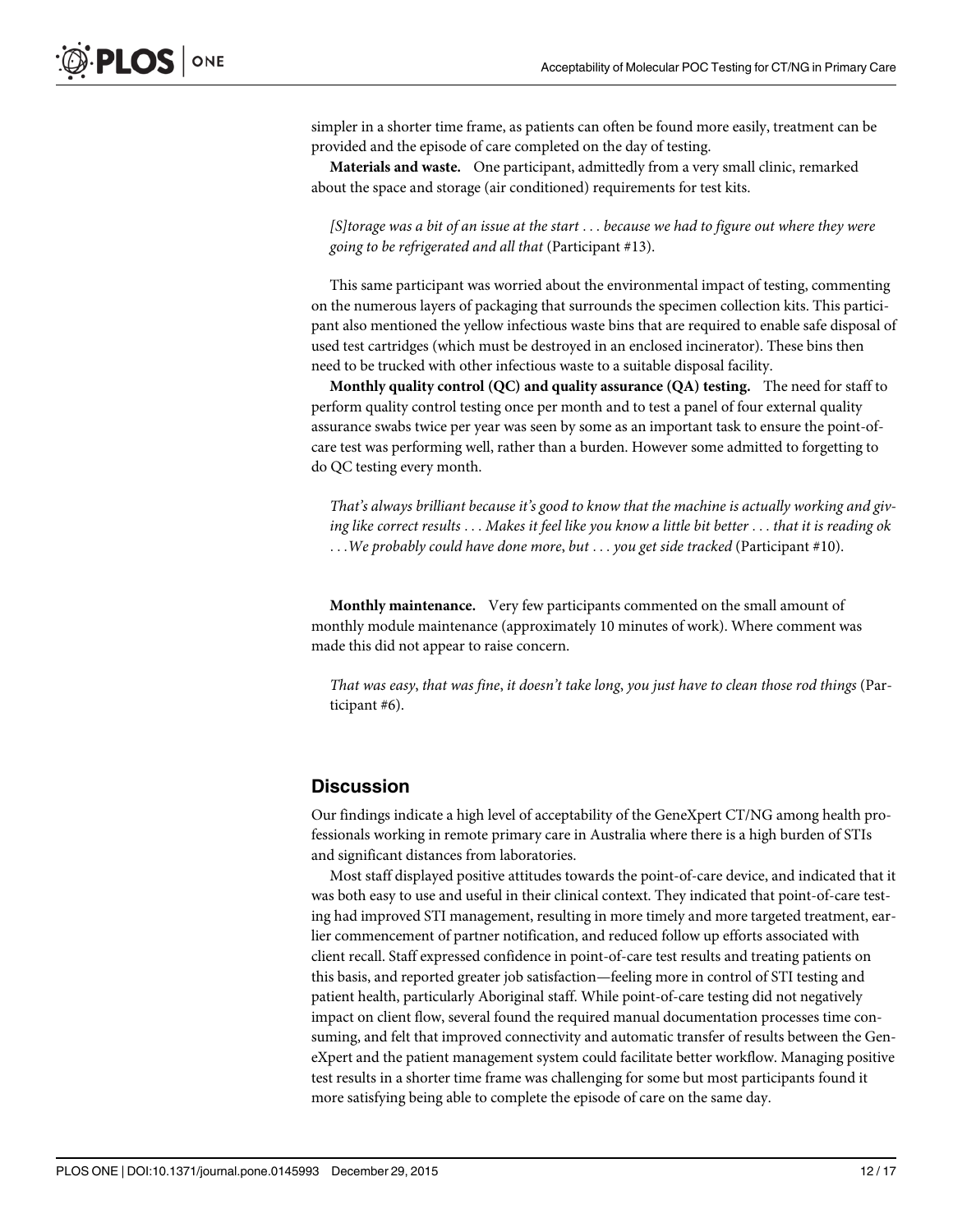<span id="page-12-0"></span>The GeneXpert has largely been used in hospital settings for TB testing and more recently for other purposes,[[33](#page-16-0)] [\[34,35\]](#page-16-0)and deployed for TB testing in primary and remote health care settings.[[36](#page-16-0)] While there is an increasing body of literature on test performance and clinical impact related to these applications, there are few studies that refer to acceptability [\[33,37\]](#page-16-0) and none to our knowledge that formally use qualitative methods to explore acceptability or that were conducted in primary care settings. Goldenberg and colleagues explored acceptability and ease of use (using a short questionnaire) of GeneXpert testing for Clostridium Difficile in a hospital setting; most staff found the device easy to use, perceived point-of-care testing to be an acceptable part of their role, liked being able to perform testing themselves, agreed that results were available more quickly than the laboratory based test and that rapid result turn- around facilitated better management of patient beds.[\[33\]](#page-16-0) The interview findings described here broadly align with those described by Goldenberg and colleagues, however due to the qualitative nature of our interviews, we provide more information about the reasons for high acceptability and the various factors that impact on this. Our findings also demonstrate for the first time that this technology is acceptable to staff working in small, remote health services, and that staff acceptability should be an enabler to implementation and uptake in this sector. Our findings are also consistent with the Technology Acceptance Model [\[30](#page-16-0)–[32\]](#page-16-0) and provide a case study of its application to new technology in remote primary health care settings.

Our data identified three strong acceptability themes. Consistent with other studies participants generally reported that the point-of-care test system was user-friendly, reliable, and resulted in benefits for them (reducing recall efforts) and for their patients (reducing time to treatment and reducing unnecessary treatment) without disrupting workflow.[[10](#page-15-0)–[15\]](#page-15-0) When the study commenced, some stakeholders raised concerns about the 90-minute wait for results, identified as an important determinant of staff acceptability in previous research, with 20–30 minutes considered by frontline health professionals as acceptable for an STI test.[[12](#page-15-0),[14,15\]](#page-15-0) However the 90-minute wait was not raised as an issue by our participants, possibly because most clients opted to leave the clinic and return in the event of a positive result, so staff workflow was not negatively impacted. Participants may also have felt that this timeframe was acceptable and highly favourable when compared to the time taken to receive routine laboratory results in most remote settings.

Our finding of high acceptability and, in particular, benefits to staff and patients, needs to be interpreted in the context of sexual health care service delivery in remote Aboriginal communities. In most urban sexual health services, patients are sent their results by text message in a few days. However in remote Aboriginal communities, Aboriginal health practitioners/workers and nurses, who are often responsible for locating patients, are part of and known to the community, so they need to be careful and sensitive about how they seek out individuals, which in turn means recall can be very time consuming. Also mobility is high in remote Aboriginal communities, due to personal, family or cultural reasons, and additional efforts may be needed to locate patients, including contacting other health services to see if they can assist.[[38](#page-16-0)] These processes in remote Aboriginal communities are similar to systems in countries in the Asia-Pacific region where village health workers or volunteers are tasked with locating community members for a range of health promotion interventions.[[39](#page-16-0),[40](#page-16-0)]

There were also some minor points of dissatisfaction raised by staff interviewed. The lack of automated data flow between the GeneXpert and the patient management system and other concerns relating to connectivity will be addressed before wider implementation of the GeneXpert system in Australia. In addition, it will be important to work with implementing staff to ensure greater clarity around patient and sample identifiers used in the GeneXpert device; this issue could readily be resolved by modifying the software data fields and including additional resource material on this subject in future training materials.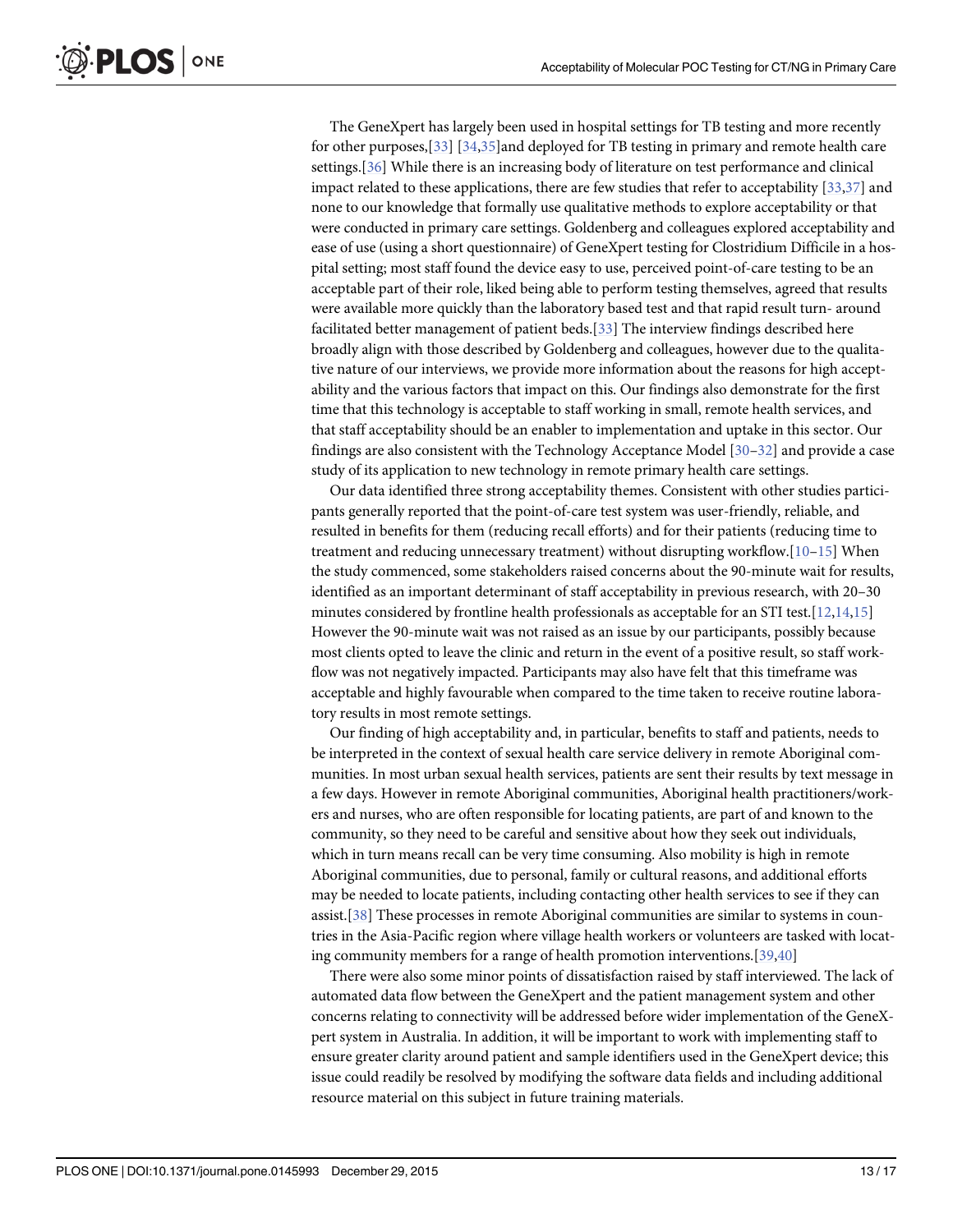<span id="page-13-0"></span>A few staff had concerns about the risk of cross contamination between samples, however the closed cartridge system and the very low occurrence of discrepant results (specimens tested on the GeneXpert were also tested at reference laboratories for monitoring purposes during TTANGO) suggest that this is unlikely; it is possible that during training we over-emphasised the need to take care with specimen processing to reduce any risk of false positive results, but similarly, the attention to detail in training may be part of the reason that cross contamination of samples has not been an issue.

One participant noted that the GeneXpert CT/NG test result does not report on NG antibiotic sensitivity, which is otherwise conducted by Australian laboratories using cultured isolates (with one laboratory also using molecular methods to test for penicillinase producing N. gonorrhoea on all positive NG tests).[[41\]](#page-16-0) This issue has been raised by stakeholders in previous research [[42](#page-16-0)] and it is critical that in the future point-of-care NG test processes support specimens to be available for NG antimicrobial resistance surveillance.

While our findings suggest that ideally one or two staff members should be allocated responsibility to 'drive' point-of-care testing within a service, this may be difficult to sustain given the realities of turnover of staffing in this context of remote Australia. Working in remote primary care is recognised to be extraordinarily challenging.[[43,44](#page-16-0)] Staff face competing demands, with chronic under-staffing and over-reliance on temporary staff to fill essential positions. Those in permanent positions or on longer term contracts are often required to back fill critical roles. High level organisational and management support is therefore critical if point-of-care testing for CT/NG is to be successfully integrated into this sector. It is, however, particularly encouraging that there was a high level of acceptability among Aboriginal health practitioners/workers. These staff are often the most stable members of the remote health workforce, but may perceive themselves to be low in the health workforce hierarchy and have a limited scope of practice. Findings suggested that having a role in GeneXpert testing empowered staff, giving them added responsibility for something very important, that could help improve the health of their community.

This is the first study to explore acceptability of the GeneXpert CT/NG in remote primary care in Australia or elsewhere. The main strength of this study is that we used qualitative methods, which are well suited to open-ended enquiry or exploratory research where little is known about the issue under study. Our study also has several limitations. The small sample size and non-random nature of the sampling strategy limit the generalisability of the results, however we did interview key staff involved in GeneXpert testing in seven of the 12 services. The interviewer was not completely independent of trial implementation; however there is no reason to believe that her relationship to the project affected responses. At this stage we are unable to comment in detail on whether there were acceptability issues beyond the users themselves.

### **Conclusions**

Use of the GeneXpert in primary care services is a substantial change to clinical practice. In the context of a RCT, health professionals working in remote primary care in Australia found the GeneXpert CT/NG highly acceptable. These findings have implications for use in other primary care settings around the world. The next phase will involve a long-term program of GeneXpert CT/NG testing and an evaluation of sustainability.

### Acknowledgments

TTANGO is funded by a National Health and Medical Research Council (NHMRC) Project Grant #109902. The Kirby Institute receives funding from the Australian Government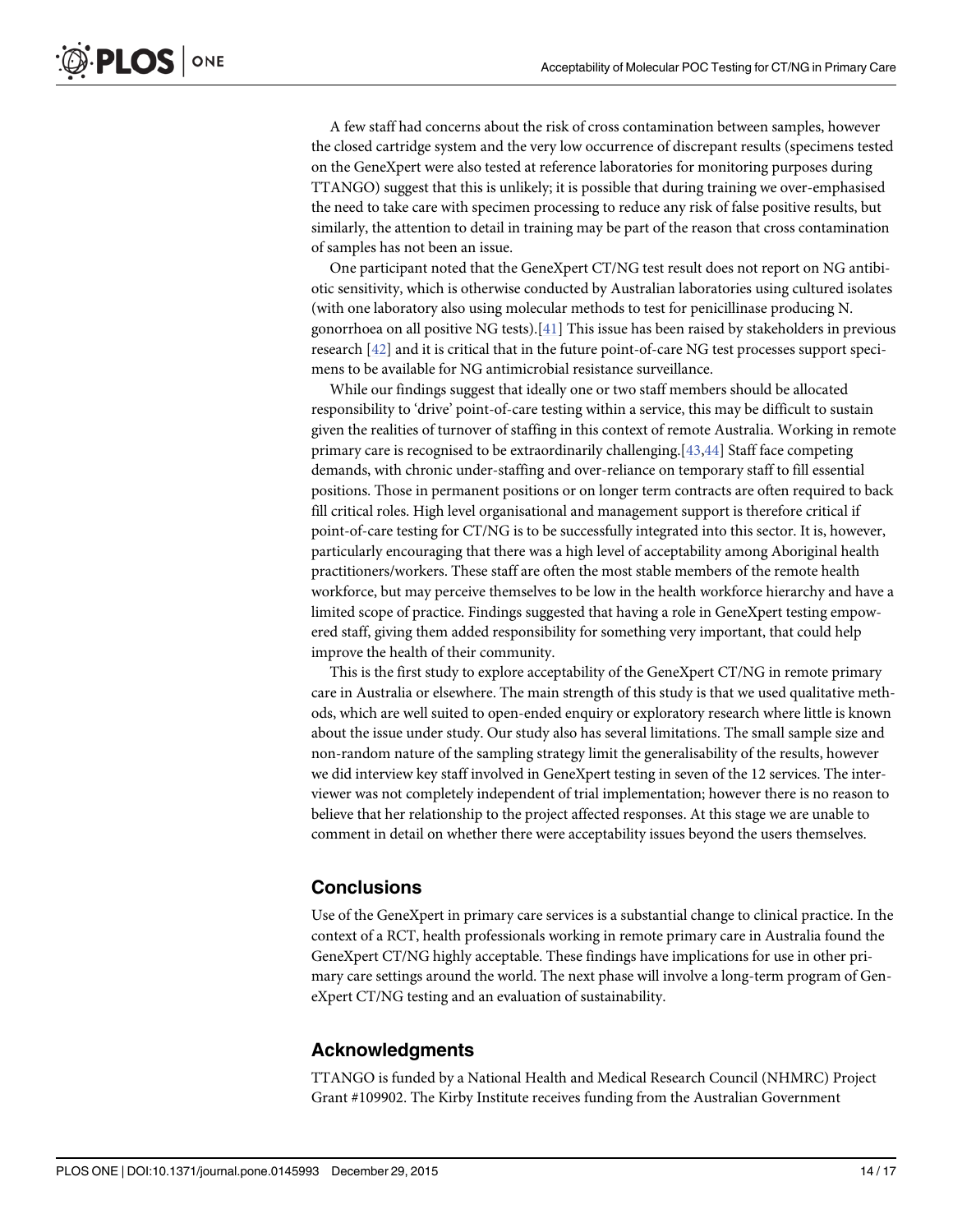<span id="page-14-0"></span>Department of Health and Ageing. We gratefully acknowledge the contribution to this work of the Victorian Operational Infrastructure Support Program received by the Burnet Institute.

TTANGO is a collaboration between researchers named in the authorship list, additional TTANGO investigators not named as authors (Basil Donovan, David Wilson, David Regan, Handan Wand from the Kirby Institute; David Whiley, The Queensland Paediatric Infectious Diseases Laboratory; Sepehr N. Tabrizi, The Royal Women's Hospital; Christopher Fairley, Monash University) and the Queensland Aboriginal and Islander Health Council; Queensland Health; Aboriginal Health Council of Western Australia; West Australia Department of Health; West Australian Country Health Service; Aboriginal Health Council of South Australia; South Australia Health; National Reference Laboratory; and Medical Communication Associates. We are grateful to Cepheid for their generous in-kind support.

The study would not have been possible without the commitment of all participating health services and their staff and the ongoing support and advice from our partners. The authors acknowledge the important contributions of the TTANGO Reference Group. The authors are grateful to Western Diagnostic Pathology, WA; Pathwest Laboratory Medicine WA; Clinipath Pathology, WA; Queensland Health Pathology and Scientific Services; Sullivan Nicolaides Pathology, QLD; and SA Pathology; and their staff that undertook testing for STIs on behalf of participating health services, and provided the anonymous line record data for the trial.

#### Author Contributions

Conceived and designed the experiments: LN RJG MS LC SGB BH AT JW TC DA JK LM. Performed the experiments: LN. Analyzed the data: LN. Wrote the paper: LN RJG LM MS BH AT LC SGB. Provided additional technical, cultural or remote area expertise: JW TC DA JK.

#### References

- [1.](#page-1-0) Tabrizi SN, Unemo M, Golparian D, Twin J, Limnios AE, Lahra M, et al. (2013) Analytical evaluation of GeneXpert CT/NG, the first genetic point-of-care assay for simultaneous detection of Neisseria gonorrhoeae and Chlamydia trachomatis. J Clin Microbiol 51: 1945–1947. doi: [10.1128/JCM.00806-13](http://dx.doi.org/10.1128/JCM.00806-13) PMID: [23554203](http://www.ncbi.nlm.nih.gov/pubmed/23554203)
- [2.](#page-1-0) Causer LM, Hengel B, Natoli L, Tangey A, Badman S, Tabrizi SN, et al. (2013) Field evaluation of three point-of-care tests for chlamydia and gonorrhoea in remote health services in Australia STI and AIDS World Congress. Vienna.
- [3.](#page-1-0) Guy RJ, Natoli L, Ward J, Causer L, Hengel B, Whiley D, et al. (2013) A randomised trial of point-ofcare tests for chlamydia and gonorrhoea infections in remote Aboriginal communities: Test, Treat ANd GO- the "TTANGO" trial protocol. BMC Infect Dis 13: 485. doi: [10.1186/1471-2334-13-485](http://dx.doi.org/10.1186/1471-2334-13-485) PMID: [24138699](http://www.ncbi.nlm.nih.gov/pubmed/24138699)
- [4.](#page-1-0) Drobniewski F, Cooke M, Jordan J, Casali N, Mugwagwa T, Broad A, et al. (2015) Systematic review, meta-analysis and economic modelling of molecular diagnostic tests for antibiotic resistance in tuberculosis. Health Technol Assess 19: 1–188, vii-viii.
- [5.](#page-1-0) Peeling RW (2011) Applying new technologies for diagnosing sexually transmitted infections in resource-poor settings. Sex Transm Infect 87 Suppl 2: ii28–30. doi: [10.1136/sti.2010.047647](http://dx.doi.org/10.1136/sti.2010.047647) PMID: [22110150](http://www.ncbi.nlm.nih.gov/pubmed/22110150)
- [6.](#page-1-0) Peeling RW, Mabey D, Ballard RC (2013) Introducing new diagnostics into STI control programmes: the importance of programme science. Sex Transm Infect 89: 115-119 doi: [10.1136/sextrans-2012-](http://dx.doi.org/10.1136/sextrans-2012-050617) [050617](http://dx.doi.org/10.1136/sextrans-2012-050617) PMID: [23270931](http://www.ncbi.nlm.nih.gov/pubmed/23270931)
- [7.](#page-1-0) Pai NP, Vadnais C, Denkinger C, Engel N, Pai M (2012) Point-of-care testing for infectious diseases: diversity, complexity, and barriers in low- and middle-income countries. PLoS Med 9: e1001306. doi: [10.1371/journal.pmed.1001306](http://dx.doi.org/10.1371/journal.pmed.1001306) PMID: [22973183](http://www.ncbi.nlm.nih.gov/pubmed/22973183)
- [8.](#page-1-0) Engel N, Davids M, Blankvoort N, Pai NP, Dheda K, Pai M (2015) Compounding diagnostic delays: a qualitative study of point-of-care testing in South Africa. Trop Med Int Health 20: 493–500. doi: [10.](http://dx.doi.org/10.1111/tmi.12450) [1111/tmi.12450](http://dx.doi.org/10.1111/tmi.12450) PMID: [25496070](http://www.ncbi.nlm.nih.gov/pubmed/25496070)
- [9.](#page-2-0) Engel N, Pant Pai N (2015) Qualitative research on point-of-care testing strategies and programs for HIV. Expert Rev Mol Diagn 15: 71–75. doi: [10.1586/14737159.2015.960518](http://dx.doi.org/10.1586/14737159.2015.960518) PMID: [25267607](http://www.ncbi.nlm.nih.gov/pubmed/25267607)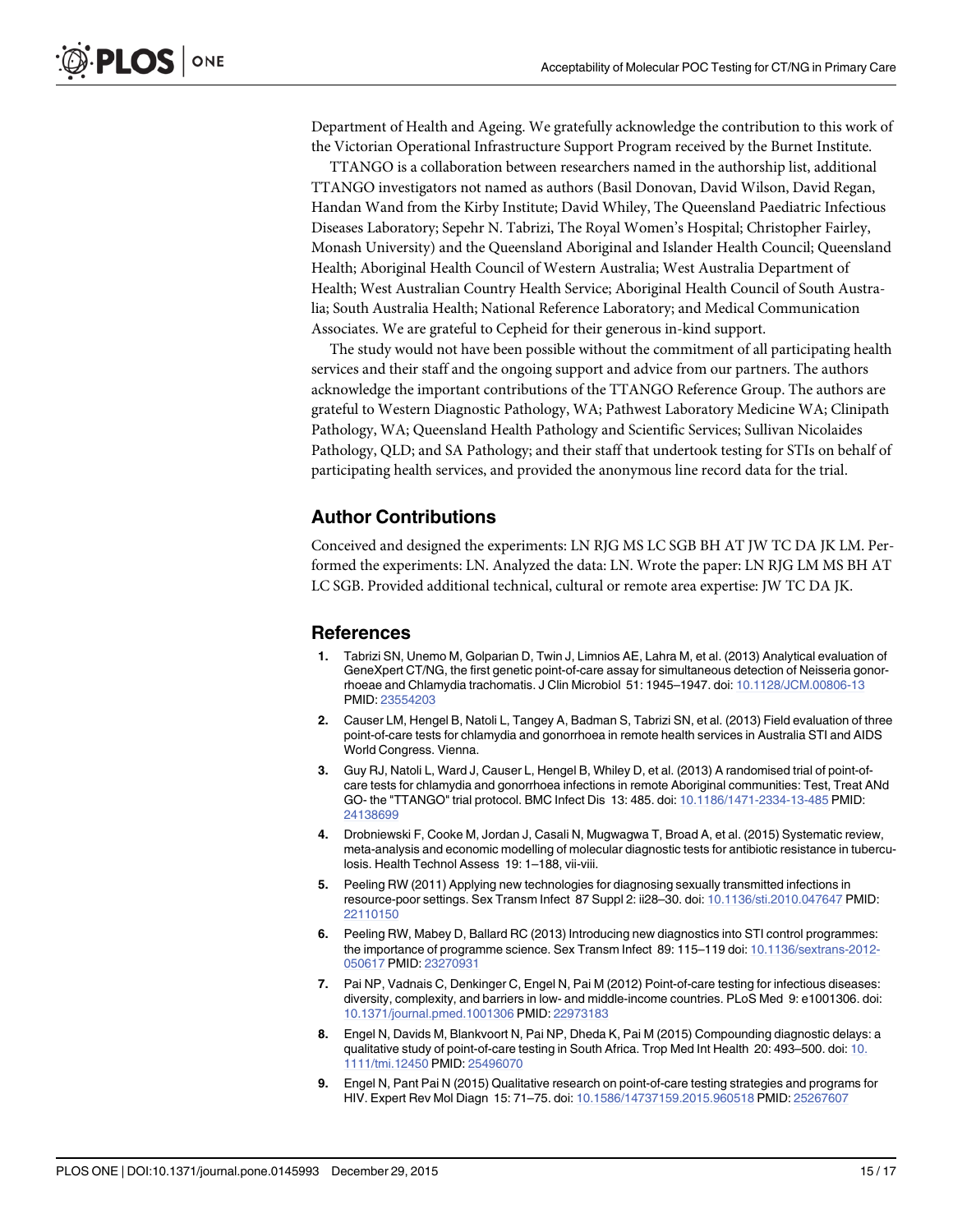- <span id="page-15-0"></span>[10.](#page-2-0) Shephard MD (2006) Cultural and clinical effectiveness of the 'QAAMS' point-of-care testing model for diabetes management in Australian aboriginal medical services. Clin Biochem Rev 27: 161–170. PMID: [17268584](http://www.ncbi.nlm.nih.gov/pubmed/17268584)
- 11. Benzaken AS, Galban EG, Antunes W, Dutra JC, Peeling RW, Mabey D, et al. (2006) Diagnosis of gonococcal infection in high risk women using a rapid test. Sex Transm Infect 82 Suppl 5: v26–28.
- [12.](#page-12-0) Hsieh YH, Hogan MT, Barnes M, Jett-Goheen M, Huppert J, Rompalo AM, et al. (2010) Perceptions of an ideal point-of-care test for sexually transmitted infections—a qualitative study of focus group discussions with medical providers. PLoS One 5: e14144. doi: [10.1371/journal.pone.0014144](http://dx.doi.org/10.1371/journal.pone.0014144) PMID: [21152386](http://www.ncbi.nlm.nih.gov/pubmed/21152386)
- 13. Benzaken AS, Sabido M, Galban EG, Pedroza V, Vasquez F, Araujo A, et al. (2008) Field evaluation of the performance and testing costs of a rapid point-of-care test for syphilis in a red-light district of Manaus, Brazil. Sex Transm Infect 84: 297–302.
- [14.](#page-12-0) Hsieh YH, Gaydos CA, Hogan MT, Uy OM, Jackman J, Jett-Goheen M, et al. (2011) What qualities are most important to making a point of care test desirable for clinicians and others offering sexually transmitted infection testing? PLoS One 6: e19263. doi: [10.1371/journal.pone.0019263](http://dx.doi.org/10.1371/journal.pone.0019263) PMID: [21559435](http://www.ncbi.nlm.nih.gov/pubmed/21559435)
- [15.](#page-2-0) Hsieh YH, Gaydos CA, Hogan MT, Jackman J, Jett-Goheen M, Uy OM, et al. (2012) Perceptions on Point-of-Care Tests for Sexually Transmitted Infections—Comparison between Frontline Clinicians and Professionals in Industry. Point Care 11: 126–129.
- [16.](#page-2-0) Guy R, Ward J, Wand H, Rumbold A, Garton L, Hengel B, et al. (2015) Coinfection with Chlamydia trachomatis, Neisseria gonorrhoeae and Trichomonas vaginalis: a cross-sectional analysis of positivity and risk factors in remote Australian Aboriginal communities. Sex Transm Infect 91: 201–206. doi: [10.](http://dx.doi.org/10.1136/sextrans-2014-051535) [1136/sextrans-2014-051535](http://dx.doi.org/10.1136/sextrans-2014-051535) PMID: [25352691](http://www.ncbi.nlm.nih.gov/pubmed/25352691)
- [17.](#page-2-0) Centre for Disease Control (2008) NT Guidelines for the Management of Sexually Transmitted Infections in the Primary Health Care Setting. Darwin: Northern Territory Government Department of Health and Families
- 18. Communicable Disease Control Directorate (2006) Guidelines for Managing Sexually Transmitted Infections. Perth: Department of Health, Western Australia.
- [19.](#page-2-0) Fagan P (2001) Sexual health service provision in remote Aboriginal and Torres Strait Islander settings in far north Queensland: sexual health symptoms and some outcomes of partner notification. Venereology, 2001; 14(2):55–61 14: 55–61.
- [20.](#page-2-0) Detels R, Green AM, Klausner JD, Katzenstein D, Gaydos C, Handsfield H, et al. (2011) The incidence and correlates of symptomatic and asymptomatic Chlamydia trachomatis and Neisseria gonorrhoeae infections in selected populations in five countries. Sex Transm Dis 38: 503–509. PMID: [22256336](http://www.ncbi.nlm.nih.gov/pubmed/22256336)
- [21.](#page-2-0) Hengel B, Jamil MS, Mein JK, Maher L, Kaldor JM, Guy RJ (2013) Outreach for chlamydia and gonorrhoea screening: a systematic review of strategies and outcomes. BMC Public Health 13: 1040. doi: [10.1186/1471-2458-13-1040](http://dx.doi.org/10.1186/1471-2458-13-1040) PMID: [24188541](http://www.ncbi.nlm.nih.gov/pubmed/24188541)
- 22. Huang RL, Torzillo PJ, Hammond VA, Coulter ST, Kirby AC (2008) Epidemiology of sexually transmitted infections on the Anangu Pitjantjatjara Yankunytjatjara Lands: results of a comprehensive control program. Med J Aust 189: 442–445. PMID: [18928437](http://www.ncbi.nlm.nih.gov/pubmed/18928437)
- 23. Farley TA, Cohen DA, Elkins W (2003) Asymptomatic sexually transmitted diseases: the case for screening Preventive Medicine 36: 502-509. PMID: [12649059](http://www.ncbi.nlm.nih.gov/pubmed/12649059)
- 24. Cecil JA, Howell MR, Tawes JJ, Gaydos JC, McKee KT Jr, Quinn TC, et al. (2001) Features of Chlamydia trachomatis and Neisseria gonorrhoeae infection in male Army recruits. J Infect Dis 184: 1216– 1219. PMID: [11598849](http://www.ncbi.nlm.nih.gov/pubmed/11598849)
- 25. Korenromp EL, Sudaryo MK, de Vlas SJ, Gray RH, Sewankambo NK, Serwadda D, et al. (2002) What proportion of episodes of gonorrhoea and chlamydia becomes symptomatic? Int J STD AIDS 13: 91– 101. PMID: [11839163](http://www.ncbi.nlm.nih.gov/pubmed/11839163)
- [26.](#page-2-0) Shephard M SB, Motta L, Shephard A, (2014) Chapter 48. Point-of-care testing in Australia: Practical advantages and benefits of community resiliency for improving outcomes. In: KGaC C, editor. Global Point-of-Care—Strategies for Disasters, Complex Emergencies, and Public Health Resilience. Washington DC: AACC (American Association of Clinical Chemistry) Press. pp. pp 527–535.
- [27.](#page-2-0) Guy R, Ward JS, Smith KS, Su JY, Huang RL, Tangey A, et al. (2012) The impact of sexually transmissible infection programs in remote Aboriginal communities in Australia: a systematic review. Sex Health 9: 205–212. doi: [10.1071/SH11074](http://dx.doi.org/10.1071/SH11074) PMID: [22697136](http://www.ncbi.nlm.nih.gov/pubmed/22697136)
- [28.](#page-3-0) Gibbs L, Kealy M, Willis K, Green J, Welch N, Daly J (2007) What have sampling and data collection got to do with good qualitative research? Aust N Z J Public Health 31: 540-544. PMID: [18081574](http://www.ncbi.nlm.nih.gov/pubmed/18081574)
- [29.](#page-3-0) Pope C, Ziebland S, Mays N (2000) Qualitative research in health care. Analysing qualitative data. Brit-ish Medical Journal 320: 114-116. PMID: [10625273](http://www.ncbi.nlm.nih.gov/pubmed/10625273)